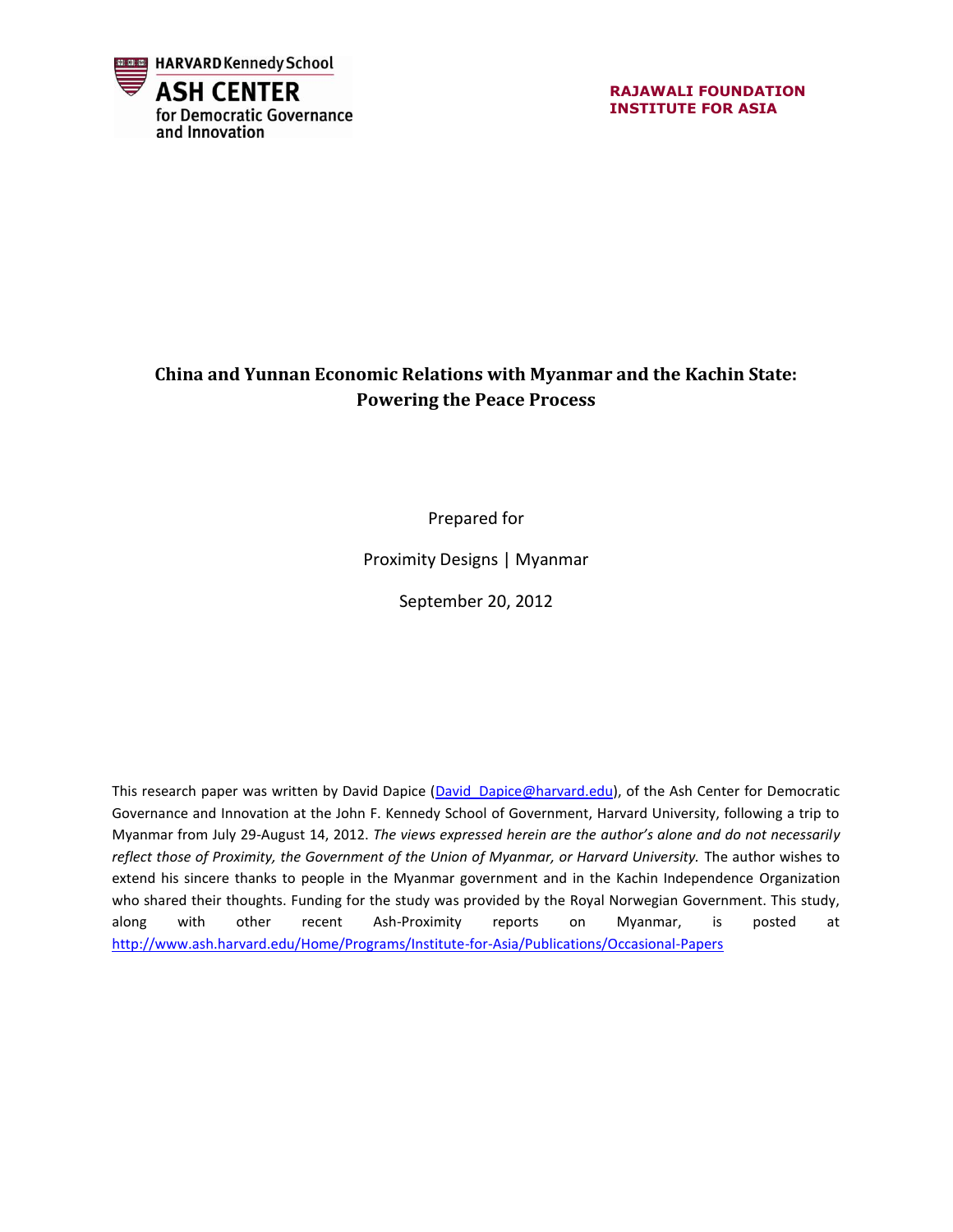## Contents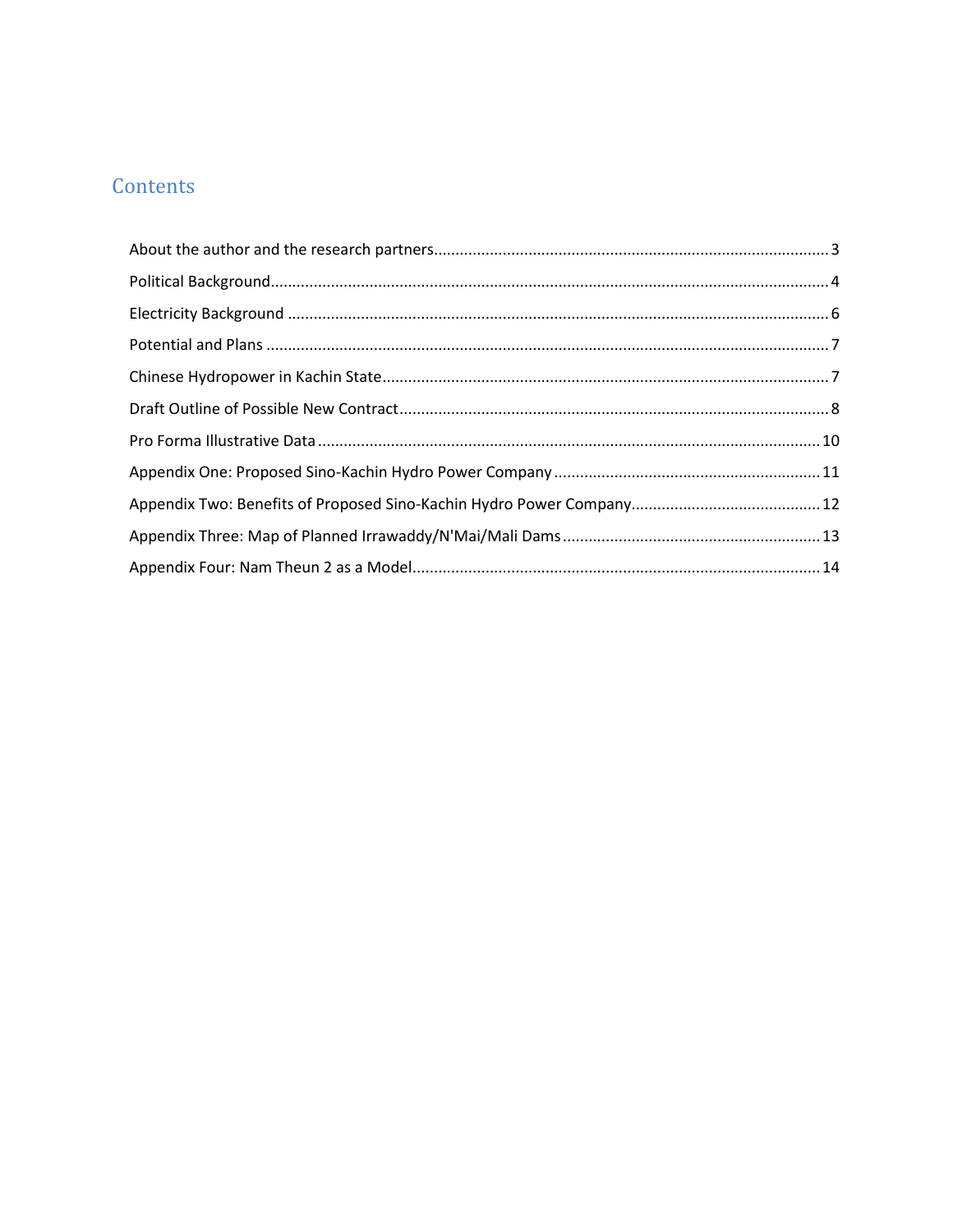#### <span id="page-2-0"></span>**About the author and the research partners**

David Dapice is a professor at Tufts University and a leading expert on the economic development of Southeast Asia and has worked extensively in Indonesia, Thailand, Cambodia and Vietnam. He was principal advisor to the Indonesian Ministry of Finance when this country enjoyed its period of rapid growth. He has studied the Vietnamese economy since the late 1980s, with a particular emphasis on macroeconomic issues, public investment policy, and regional development. Professor Dapice is also the principal economist and researcher associated with the Ash Center's research paper series on Myanmar.

**DOG** HARVARD Kennedy School The Ash Center at the Harvard Kennedy School is dedicated to studying **ASH CENTER** development and democratic governance in very different situations, for Democratic Governance including "hard countries" such as Vietnam, Indonesia and Myanmar. The and Innovation approach taken is to understand the political economy of reform, not just the technical economics, and to explore the connections between politics and institutional development to help address social and economic problems. [www.ash.harvard.edu](http://www.ash.harvard.edu/)



Proximity Designs is a non-profit social enterprise operating in Myanmar designing, manufacturing, and marketing innovative products and services that improved the wellbeing of struggling rural families. Through its sales force in 9 states and divisions, across the Delta, Central Dry Zone, and Shan Hills, Proximity has excellent insight into local

conditions, and experiments with participatory governance in the countryside. [www.proximitydesigns.org](http://www.proximitydesigns.org/)

This combination of local knowledge at Proximity and on-the-ground economic and political analysis of the Ash Center has produced a series of studies that are deeper and more nuanced than many typically seen.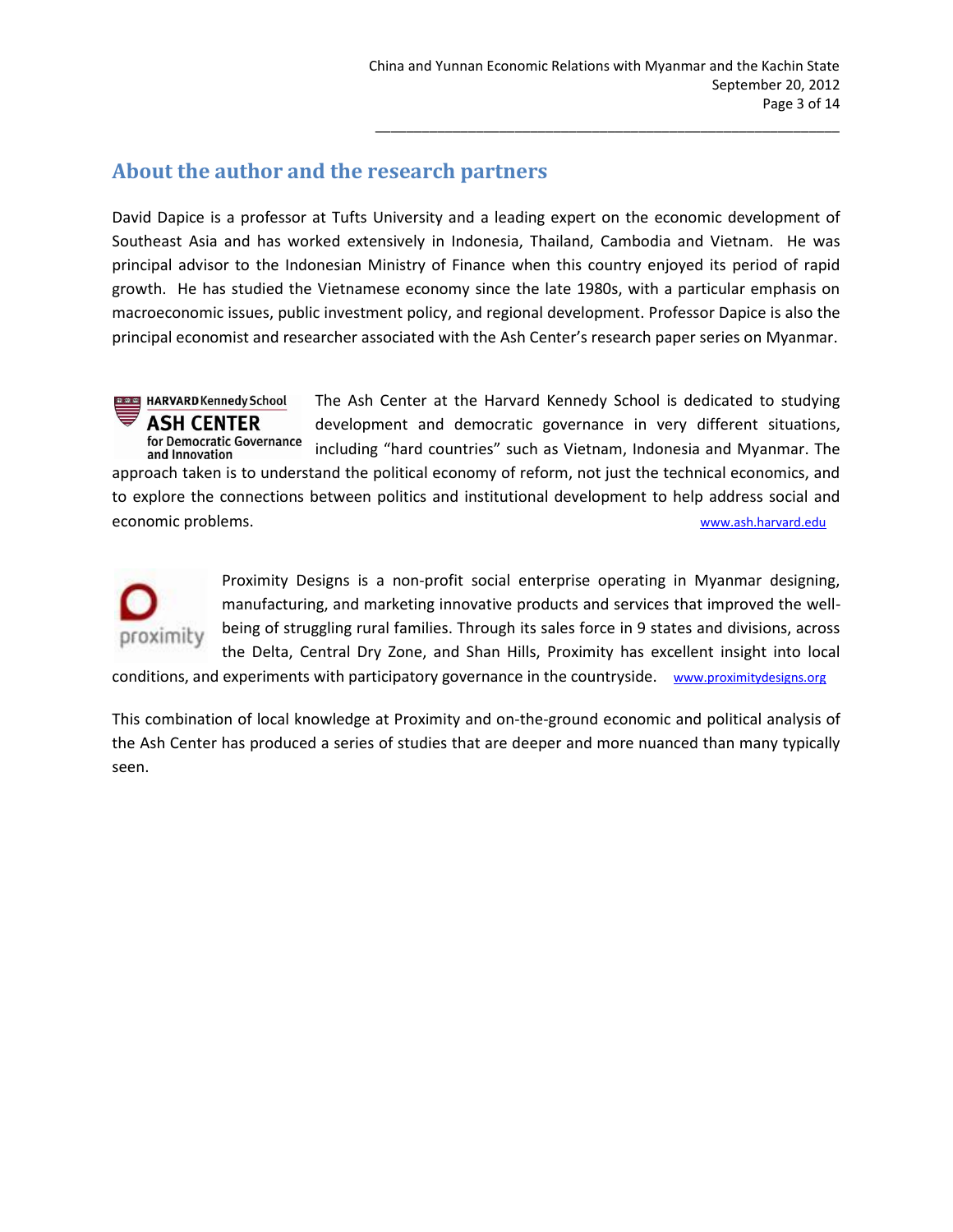### <span id="page-3-0"></span>**Political Background**

 $\overline{\phantom{a}}$ 

Myanmar, long isolated from western economies due to its government, has been one of the poorest and worst governed countries in the world.<sup>1</sup> Ruled for many years by a reclusive dictator, Senior General Than Shwe, Myanmar was dependent on China for diplomatic protection and arms. Trade and investment deals reflected its lack of alternatives. China's "One nation, two oceans" policy and Yunnan's "Bridgehead" strategy envisioned Myanmar providing access to the sea via gas and oil pipelines, deep sea ports, naval docking facilities and transport for Yunnan. Yunnan through its Southern Grid along with CPI (China Power International) saw Myanmar's Kachin state as providing ample hydroelectric supplies for the landlocked Chinese province. Deals were signed under General Than Shwe without popular review or consultation with the Kachin whose state had most of the hydroelectric sites.<sup>2</sup>

The Kachin have the best armed and organized army resisting the national army in a conflict dating back to the 1950's. When peaceful protests over poor social and economic conditions led by monks in central Myanmar were violently put down in 2007, there was massive revulsion in the country and even in the army. Than Shwe, aging and perhaps nervous about his vulnerability, imposed a constitution. (It was approved in a highly managed referendum in 2008.) It prolonged the army rule through appointing 25% of parliament from the military. In addition, parliamentary elections which were widely viewed as rigged resulted in a large majority of the elected seats for the government party. A later by-election in which Aung San Suu Kyi's National League for Democracy ran successfully was generally seen as honest.

General Thein Sein, a long time aide of Than Shwe, resigned from the military to become president. He signed a "comprehensive strategic cooperative partnership" treaty with China early in his term. At about the same time, the army restarted conflict (there had been a cease fire since 1994) in the Kachin state by sending in 130 battalions.<sup>3</sup> According to reliable local reports, over 60 villages were burned, hundreds of villages depopulated, and at least 70,000 internally displaced people (out of 1.5 million) created as corridors were cleared for hydroelectric sites, and gas and oil pipelines from the Myanmar coast to Yunnan and some

 $^1$  GDP per capita in PPP terms was \$1300 in 2011 (IMF), lower than Cambodia (\$2216) or Bangladesh (\$1613). Its governance score was 19 out of 600 according to the World Bank in 2010, about half of North Korea's. Poverty numbers have been purposely underestimated according to officials interviewed and are perhaps really 40%-50% rather than the official 26%.

<sup>&</sup>lt;sup>2</sup> For a more detailed account, "China's Strategic Misjudgment on Myanmar" by Yun SUN In the <u>Journal of Current</u> Southeast Asian Affairs (1/2012, pp. 73-96) is a useful study.

<sup>3</sup> A Myanmar army battalion is supposed to have 700-800 men, but reports indicate that many have only 200 men or fewer. Military spending by some unofficial estimates is half of the national budget; officially it is about onequarter.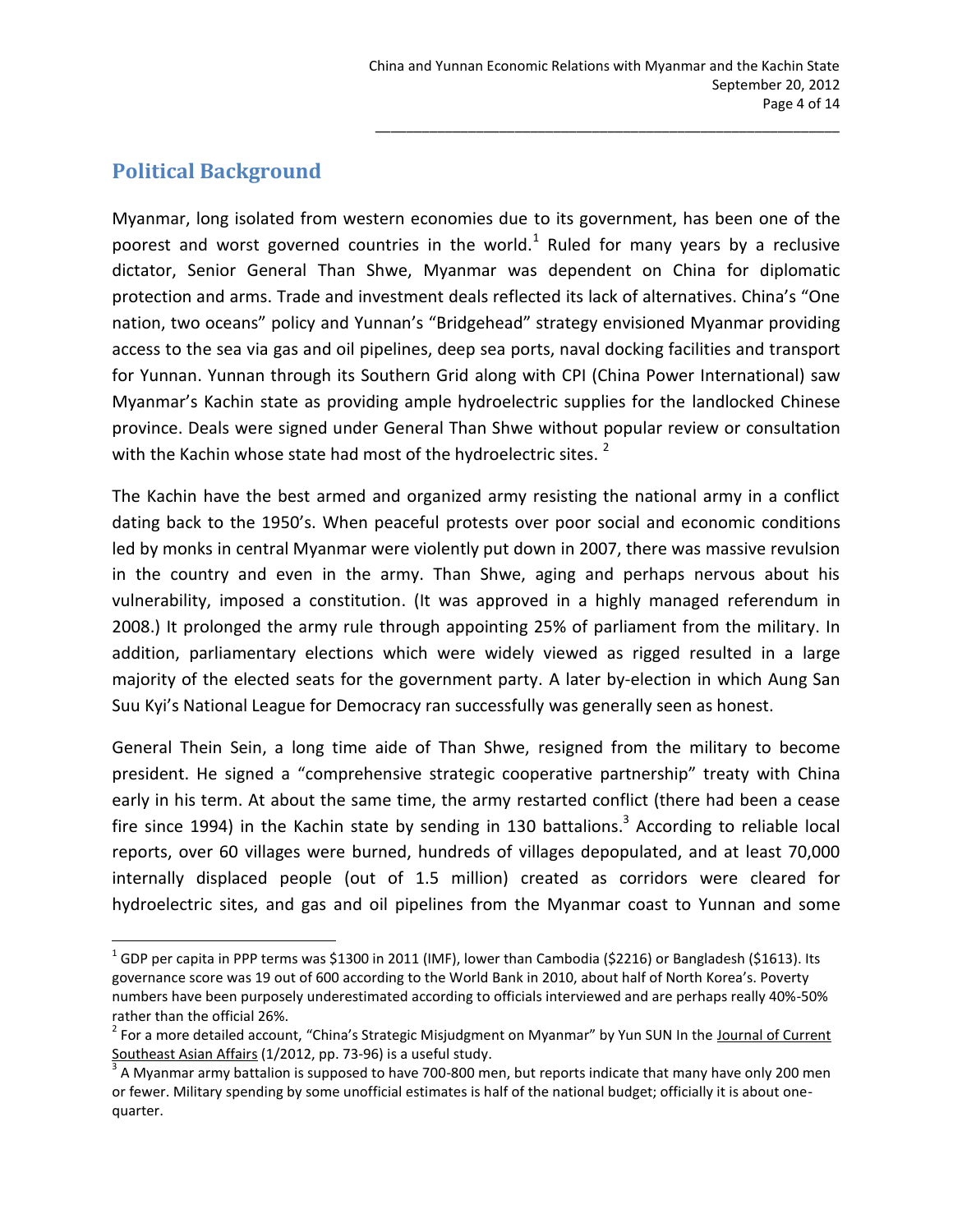border areas around the state. (The pipelines ran through northern Shan state close to Kachin state in areas controlled by the Kachin.) In interviews with Kachin Independence Organization (KIO) officials, they noted that the Kachin population was more radical than the Kachin army (KIA) and leadership<sup>4</sup>. This includes 8,000 regular Kachin soldiers and tens of thousands of armed local militia members. Unless the Myanmar army – which seems to be ignoring direct presidential orders to stop fighting – decides to negotiate, it is likely this long running conflict will continue. The conflict has caused China to stop dam construction, even where it is still allowed. Chinese workers will be targets of an angry populace so long as the policy of military occupation and violent repression continues. <sup>5</sup>

The President, seriously concerned with the environment, surprised many by suspending a large dam at the headwaters of the Irrawaddy River. This dam, Myitsone, was very unpopular throughout the country, not merely among a small urban segment or the Kachin. The dam was planned for a culturally and environmentally sensitive area also close to an earthquake zone. The terms of investment were poor as well, providing limited benefits to Myanmar or the Kachin. Myitsone is only one of seven dams planned in Kachin state and agreed to under the previous regime. Myanmar politicians interviewed said that it would be very dangerous for an elected politician to support ANY Chinese dams because they are widely viewed as exploitative. The use of crony Sino-Burmese investors to partner with CPI and the Southern Grid increases the unpopularity of the proposed dams. If the dams are to proceed, it would require a renegotiation of terms, agreement of the Kachin, and support from a broad coalition of parties including the NLD (National League for Democracy), the party of Aung San Suu Kyi.

This paper explores terms which might be acceptable to all sides. It reflects discussions with Myanmar government, environmental, opposition and Kachin leadership elements, as well as presentations and discussions with China Southern Grid officials in the Harvard Ash Center Asian Energy Leaders Program. No Myanmar or Kachin person has approved any of these hypothetical terms. However, we have been given verbal authorization to discuss these proposals from government and KIO representatives.

l

 $^4$  The Kachin were not allowed to form a political party to run in recent elections. The state government is installed rather than freely chosen and the state governor is a retired general appointed by the central government. <sup>5</sup> In April 2010, multiple bomb blasts killed four Chinese workers and injured twelve, after which 300 Chinese

workers were evacuated by China Power International. (http://indiginous peoplesissues.com /index.php?option=com\_content&view=article&id=4842;bombblasts-at-irrawaddy-myitsone-dam.prc)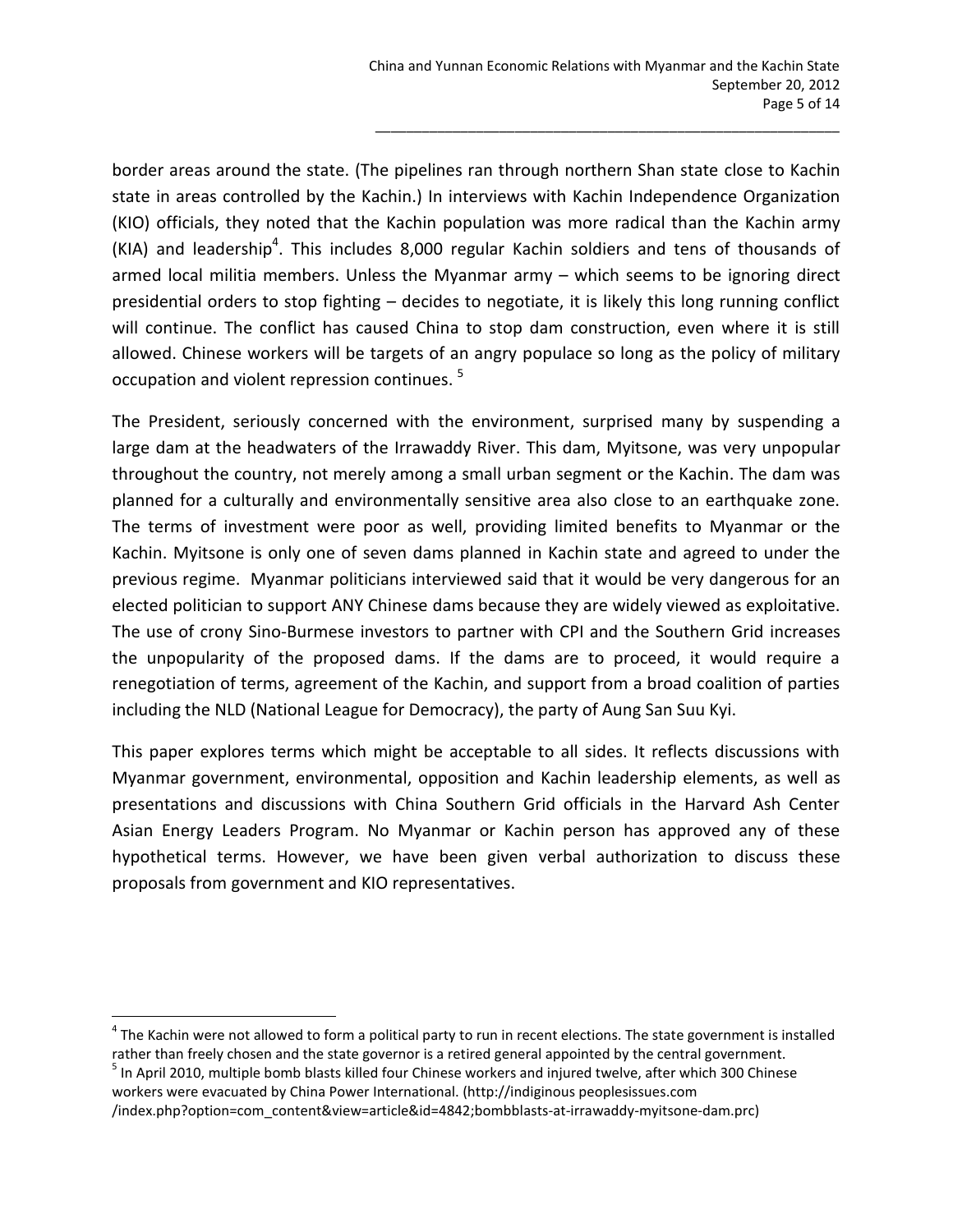### <span id="page-5-0"></span>**Electricity Background**

l

Electricity is a fundamental input to every modern economy. Electricity consumption per capita in Myanmar is among the lowest in Asia and had been growing very slowly since the 1980's. Its connection rate  $-$  fewer than a quarter of the population  $-$  is also very low. Power use gently grew from 45 kWh per capita in 1987 to 99 kWh in 2008, a 3.8% annual growth rate.<sup>6</sup> However, since 2008, the production of electricity has jumped considerably. The Central Statistical Organization (CSO) has published the following data:

#### *Table 1: Myanmar Electricity Production 2008-2011 (Million kWh)*

|                                                                               |  |  | 2008/09 2009/10 2010/11 2011/12 Annual Growth |  |
|-------------------------------------------------------------------------------|--|--|-----------------------------------------------|--|
| <b>Electricity Production</b>                                                 |  |  |                                               |  |
| Data are from Table 9, p. 27 of Selected Monthly Economic Indicators, 6/2012. |  |  |                                               |  |

This 47% jump in three years is about 14% per year, far higher than in the past. The CSO does not report any increase in installed capacity since 2010, so the existing system is being worked much more intensively. This creates problems, such as the risk of sudden outages from failures in generators. Indeed, there has been an increase in blackouts in the Yangon and Mandalay areas in the last year in spite of higher output – and even during the wet season. (Most power is from hydroelectricity.) With increases in tourism, exports and overall economic activity, electricity demand will continue to soar. Even with 2011/12 output, estimated consumption in Myanmar is only about 150 kWh per capita, compared to 2009 consumption of over 250 kWh per capita in Bangladesh and nearly 600 in Indonesia. Vietnam had over 1000 kWh per capita in 2011. A recent presentation by the Ministry of Electric Power-2 stated that **supply was only about half of projected demand, even though less than a quarter of people had access to electricity in 2011**. *There are no plans to invest enough to alleviate the blackouts from current deficits and growth in demand*.

Specifically, the planned investments, mainly in hydroelectricity, over the next five years are only 617 MW (megawatts) of capacity, a growth rate of 4% a year on current capacity of 3413 MW. The demand growth – especially if people wanting and able to pay for connections are connected – is certainly triple this growth rate. The 12-15% annual demand growth based only on GDP growth ignores the blackouts of current users.

 $^6$  These data exclude power from diesel generators using both diesel fuel and gas from rice husks. The total amount of these sources is unlikely to be more than 10% of total reported power.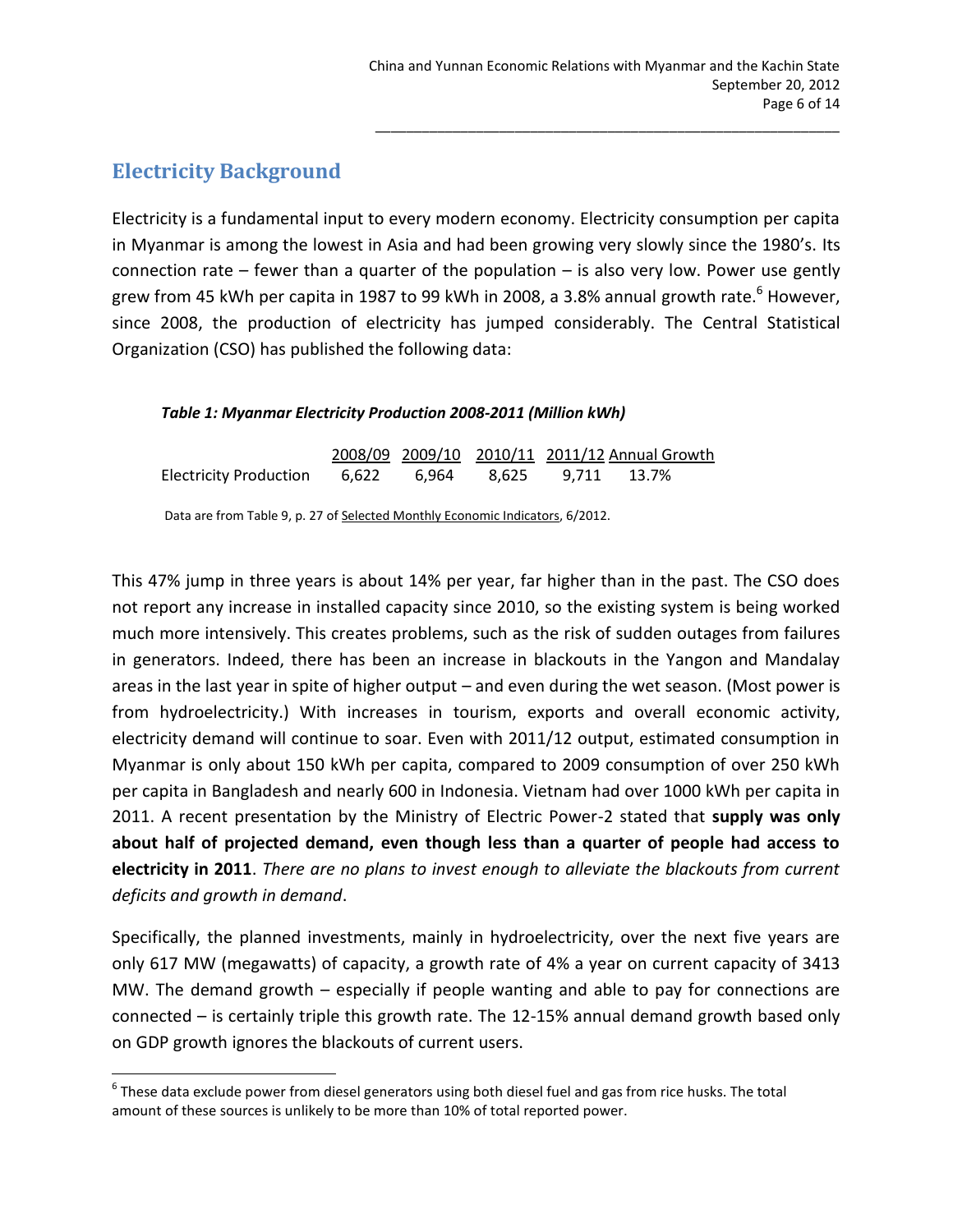#### <span id="page-6-0"></span>**Potential and Plans**

There are two major plausible sources of new electricity supply: hydroelectric and gas. Gas is now mainly used for export to Thailand and, soon, China but additional supplies will become available later in this decade and could provide as much as 6000 billion kWh a year by  $2017$ . This is likely to provide for power in the southern part of the country since long distance transmission from northern hydroelectric sites is costly. If gas prices are \$10 per million BTU<sup>8</sup>, total costs of producing combined cycle gas power may be seven to eight cents per kWh. (Imported coal would cost about as much. There are limited supplies of thermal coal within Myanmar. A controversial project in southern Myanmar near Thailand has been approved but is now delayed.)

There are 40,000 MW of potential hydroelectric capacity in Myanmar and only 2560 MW have been developed. Since retail prices of electricity are only six cents per kWh, current plans are to rely almost exclusively on hydro for base load, even though during the dry season output of many dams is reduced considerably. This requires the use of expensive diesel backup for up to three months a year, raising the total cost of reliable power well above the cost of hydroelectricity alone. In Myanmar, diesel electricity costs about 30 cents per kWh. However, hydroelectricity is preferred because once built it is virtually free and does not bankrupt the electricity company. In short, the current power generation strategy does the following: 1) it locks in a single major source of power vulnerable to drought, 2) it charges less than the retail cost of reliable electricity – about ten cents per kWh – and, 3) it is totally inadequate to supply growing demand.

#### <span id="page-6-1"></span>**Chinese Hydropower in Kachin State**

l

The Myitsone and six other dams in Kachin state would have provided more than 10,000 MW of capacity. However, 90% of the power would have gone to China and profit taxes could easily be minimized through power sales at low prices to intermediary firms that would sell it at wholesale prices of about 7.5 cents or .49 yuan in Yunnan. Thus, the national "rent" for providing the sites would be little more than 10% of output. Displacement of people and downstream damage were considered, but not adequately in the view of many citizens of

 $^7$  [www.elevenmyanmar.com/national/479-gas-for-domestic-use-to-be-available-by-2016-2017](http://www.elevenmyanmar.com/national/479-gas-for-domestic-use-to-be-available-by-2016-2017)

 $^8$  Current Asian gas prices for liquefied gas (LNG) are about \$15 per million BTU now, reflecting the Japanese shut down of most nuclear plants. However, prices of pipeline gas in Europe and the US are much lower and some US export facilities to take advantage of cheap US gas (now about \$3 per million BTU) are likely to come on-line and reduce Asian gas prices in the next several years. The \$10 figure is an estimate, surely enough to elicit offshore gas.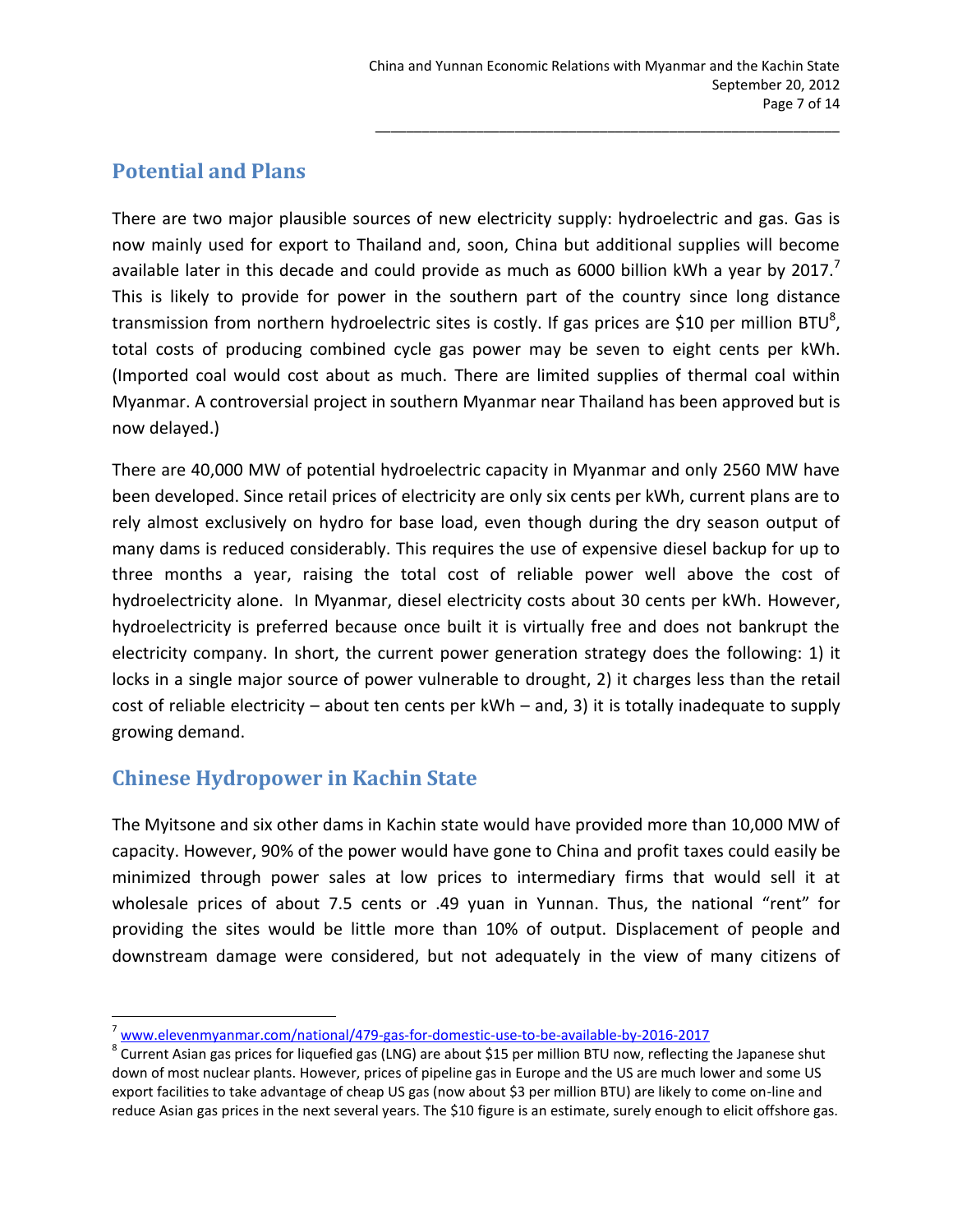Myanmar and Kachin state. Again, since the agreements were negotiated in private within a very small group, there was no serious external review.<sup>9</sup>

It is likely that Myitsone will be cancelled since it is so sensitive and unpopular. The other dams are less sensitive but still unpopular. It makes sense for China to want to invest in Myanmar hydropower as it is a relatively cheap, green and accessible resource. However, there is intense resentment in Myanmar among citizens when "Myanmar power" is exported while blackouts are common and most villages cannot get connected to a central grid at all due to a shortage of power.

If China wishes to salvage its past investment in dams<sup>10</sup> and develop a mature and less extractive relationship with Myanmar, it will have to renegotiate the past contracts which were one-sided. The Kachin will have to be involved or else they will create instability. This means China has to play a constructive role in the Kachin peace process, which is now stuck. It could try to continue working only with the central Myanmar government and  $NLD^{11}$  but this approach is likely to prove inadequate. Only if there is a real agreement with something for everyone (including Chinese investors) can the conditions for peaceful and shared hydroelectric investment take place.

The following proposal is an attempt to create conditions that would allow Myanmar politicians to support renewed investment; to get the Kachin to agree to some of the seven dams; and to provide the investing companies completed projects with a high rate of return.

#### <span id="page-7-0"></span>**Draft Outline of Possible New Contract**

 $\overline{\phantom{a}}$ 

The new contract would propose the formation of a new company called the Sino-Kachin Hydropower Company. This company could invest and manage several hydropower dams in Kachin state as a Build-Operate Transfer for twenty-five years of operation. Equity would be 30% of total costs and it would accept a small fraction of equity investment from the Kachin state or electric company and the Myanmar electric company<sup>12</sup>. Both groups would be represented on the board of directors. Major investment and majority control would rest with

 $^9$  There is a concept called "odious debt" in which debt is repudiated if it was contracted by a highly corrupt government that essentially privatized a government loan. A similar concept may be one of "odious contracts" in which very unequal giveaways of resources are made by incompetent and unrepresentative regimes.

 $10$  People in Myanmar, when wondering if renegotiation would be possible, asked "Who would repay the bribes?" It is understood that under the military junta, any resource investment required substantial payments.

 $11$  A large interest free loan was said to have been made to Myanmar as part of a widespread campaign to contact diverse groups in and out of the country (though not the Kachin) in attempt to salvage the old economic order.

<sup>&</sup>lt;sup>12</sup> Funding for any Myanmar or Kachin equity stake would have to come from a loan, probably from an ODA or private source.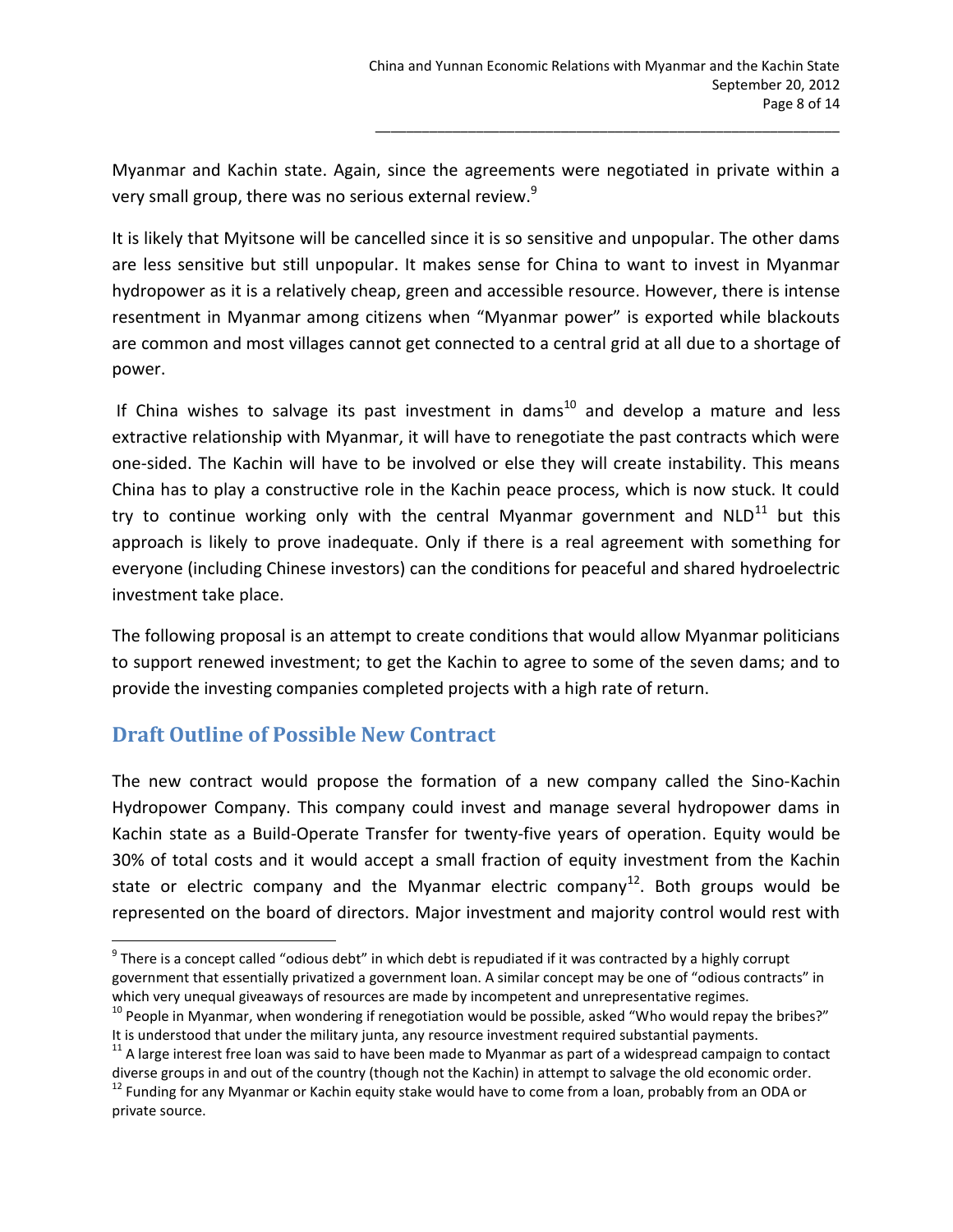CPI (China Power Investment and its subsidiary, China Power International) and other Asian investors $^{13}$ . It is possible that one more minor equity investor would be a multinational organization, such as a multilateral or bilateral aid or investment agency.

The company would sell all of its output at a price slightly below that of the wholesale price of electric power in Yunnan province, currently about 7.5 cents per kWh. *It would not provide free electricity at all.* It would also be exempt from profit taxes for 15 years. However, it would pay a minimum of 1.5 cents per kWh or 25% of sales, whichever is more, to the Myanmar government. The Myanmar government would share the sales tax according to the following formula: one-third to the state in which the hydroelectric facility is located; one-third to an infrastructure fund for investment in other states of Myanmar; and one-third to the national government. States would be allowed to receive and spend these funds at a local level based on their own priorities for development purposes. This would require a greater degree of selfgovernment in the states than is now presently allowed.

Furthermore, the Myanmar electric company would have the right but not the obligation to buy at Yunnan wholesale prices up to 30% of power generated over the year and up to 50% of power generated during the dry season of December  $1^{st}$  through April 30<sup>th</sup>. (The dry season purchases would count towards the overall limit.) *It would have to raise its average electricity price in order to benefit from such purchases,* although subsidies to very small users would be possible. Current urban commercial electricity rates are already in the 8-12 cent per kWh range. If rates averaged about ten cents per kWh, it would be profitable and possible to develop gasfired electricity supplies.

Part of the new contract would be to allow a serious and independent review of environmental and social impacts of the dams. It is possible that some sites, in addition to Myitsone, would not be developed if it were determined that these social and environmental costs were too high. The experience of Nam Theun 2 dam in Laos is a possible template for involving local groups in these decisions, and technical advice from the World Bank and/or ADB would be useful in this respect. However, even with some environmental costs, it may be determined that the benefits outweigh the costs. *An elected (non-appointed) Kachin state government would have to license any dam, along with the central government.*

l

 $13$  Other investors could include others from China, such as the Southern Grid, or from Japan or Singapore. Both China and Myanmar might prefer that ownership include more than one foreign country.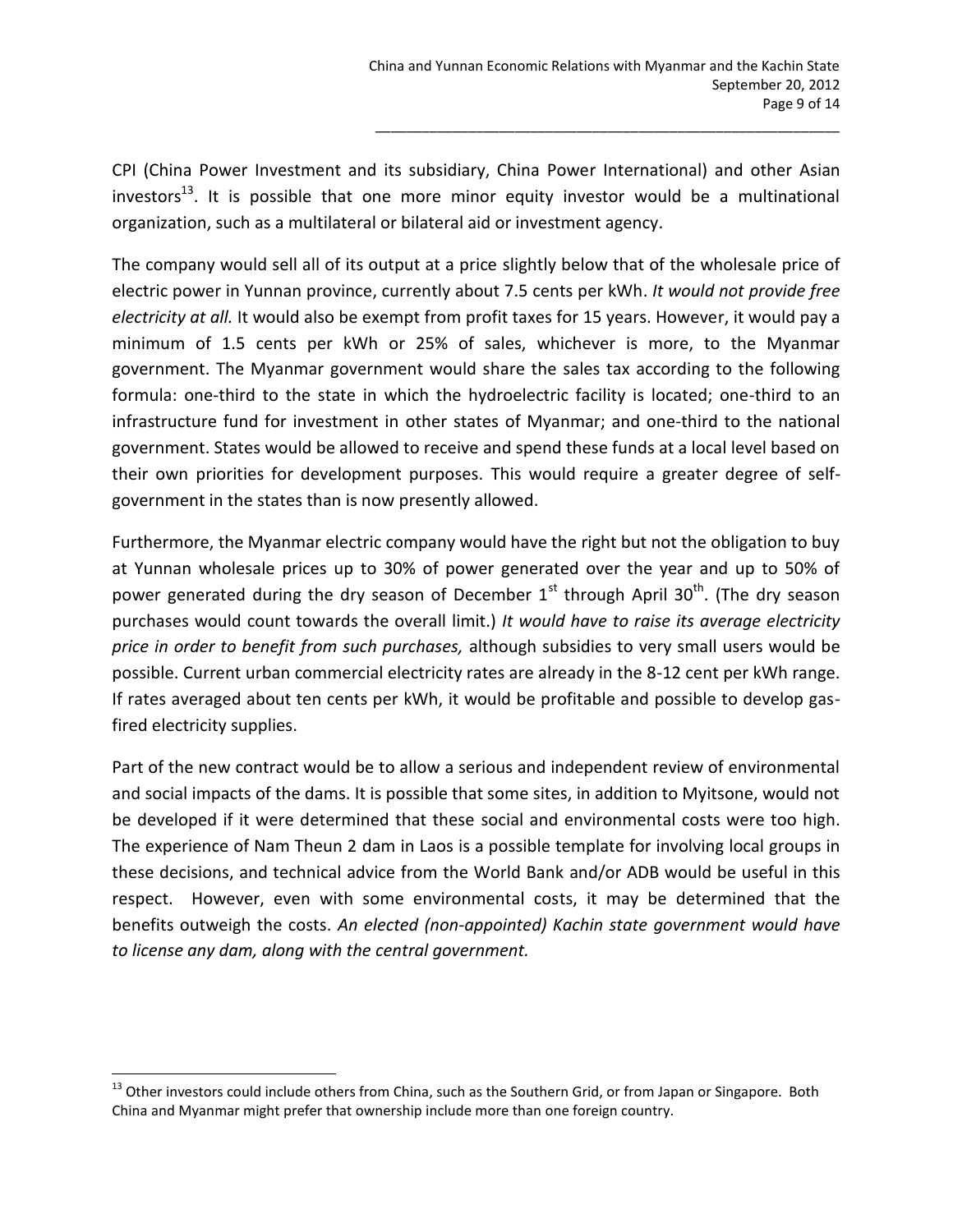### <span id="page-9-0"></span>**Pro Forma Illustrative Data**

Build-Operate-Transfer Project with an operating life of 25 years

| <b>Majority Partners:</b> | China Power International and other Asian investors                                             |
|---------------------------|-------------------------------------------------------------------------------------------------|
| <b>Minority Partners:</b> | Myanmar electric company and Kachin state or electric company                                   |
| Financing for 6000 MW:    | \$6 billion in debt at 6% (China corporate bond rate – all Chinese debt)                        |
|                           | \$2.3 billion in equity (exempt from profits tax for fifteen years)                             |
| Output once completed:    | 25 billion kWh a year                                                                           |
| Price per kWh:            | 7 cents (less than current wholesale Yunnan price)                                              |
| Revenue:                  | \$1.75 billion a year                                                                           |
| Sales tax @ 25%:          | \$438 million (\$146 million each to Kachin, other states and central gov't.)                   |
| Net Company Revenues:     | \$1312 million (\$800 million to retire debt; \$512 million remainder is profit <sup>14</sup> ) |
| Contractual sales:        | Myanmar electric company allowed but not required to buy (at 7                                  |
|                           | cents/kWh)                                                                                      |
|                           | Up to 30% of annual output and up to 50% during December through April.                         |
|                           | Dry season purchases count towards the annual limit of 30%.                                     |

Note: These are illustrative data, not required or promised numbers. If actual output or wholesale prices differ, the actual revenue, taxes and profits would be different as well. However, they are plausible numbers given current conditions.

#### **Comments:**

 $\overline{\phantom{a}}$ 

- 1. Licensing for hydroelectric sites required at both state and central levels<sup>15</sup>
- 2. Reform of state-central relations needed for fiscal flows to work as specified
- 3. Directly elected state governments with fiscal autonomy are needed
- 4. Need for Myanmar electric company to raise average electricity prices to actual costs
- 5. Considerable additional investment in transmission and distribution will be required
- 6. Additional power supplies from gas and Myanmar-owned hydroelectricity will be needed
- 7. Running and management of dams ( e.g., water releases)will require oversight

<sup>&</sup>lt;sup>14</sup> There is a small variable cost of producing hydroelectricity, perhaps \$50 million a year for 6000 MW. This would have to be deducted from profits. Even then, the profit rate for the first fifteen years would be about 20%. The debt should be retired in 12-15 years. After that, the \$1312 million (less variable costs) would pay a 25% profits tax but still net nearly \$1 billion a year for the next fifteen years, a 40% after-tax annual return on equity.

<sup>&</sup>lt;sup>15</sup> The current state government has an appointed (ex-military) governor and an elected group that did not have to run against a Kachin political party, which was not allowed. It is assumed that a more competitive election would allow the selection of a state government that was aligned more closely with the interests of the population. This point is crucial not only for dam licenses but also for the fiscal transfers to the state government are to have meaning.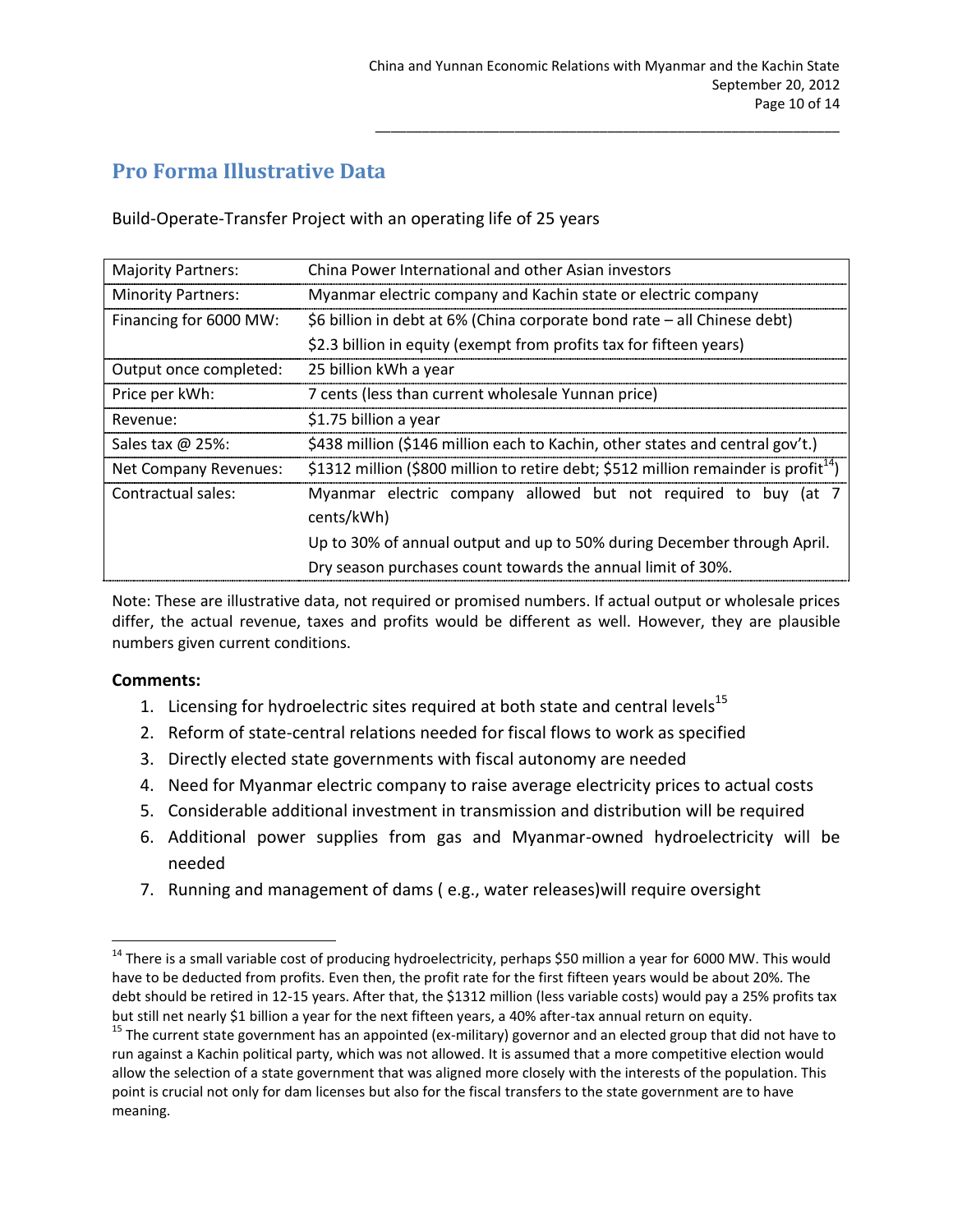#### **Appendix One: Proposed Sino-Kachin Hydro Power Company — Pro-forma Example**<sup>1</sup>

<span id="page-10-0"></span>

<sup>1</sup>Sells power at 7c/KW (no free power); negotiates amount and seasonality of power bought by Myanmar; World Bank and ADB supply environment and governance help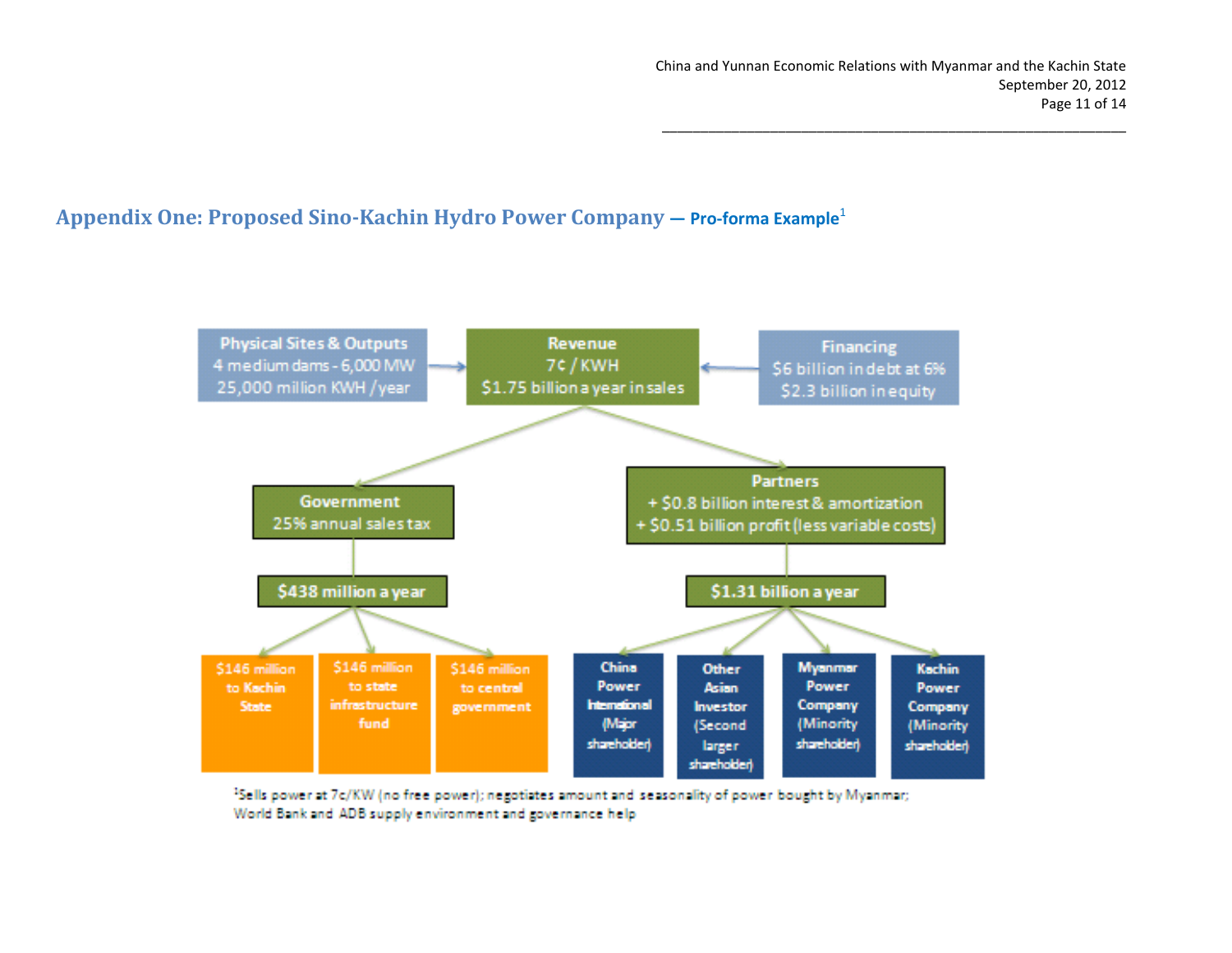# <span id="page-11-0"></span>**Appendix Two: Benefits of Proposed Sino-Kachin Hydro Power Company**

#### **To Kachin:**

- "Seat at the table" in discussing sites, size and management of hydro sites
- Substantial revenues to finance displaced people, infrastructure, other services
- Development of new relationship and peace with central government
- Possible ownership share in equity of proposed sites (would require loan)

#### **To China:**

- Peaceful development of Kachin hydropower and enhanced pipeline safety
- Profitable investment for Chinese capital
- Substantial additional power for Yunnan below wholesale prices
- Possible template for further hydroelectric investment in Myanmar
- Likely reduction in hostility of Myanmar population as they benefit from revenues, power.
- Opportunity to learn how to invest sustainably abroad, creating competitive advantage over other utilities seeking to do so.

#### **To Myanmar:**

- Ability to augment electricity supplies at a fair price
- Substantial revenues to finance grid and other infrastructure
- Method to hasten real peace in Kachin and possibly other states
- Incentive to raise electricity price to commercial levels and develop gas-fired power
- Develop a more equal and mutually beneficial relationship with China

By allowing renegotiation, China recognizes political changes and creates a broader and more stable relationship with Myanmar. It helps to create a more unified and peaceful union which would be a better environment in which to invest and for trade. This would provide more stability on its southern border and reduce the flow of drugs and refugees.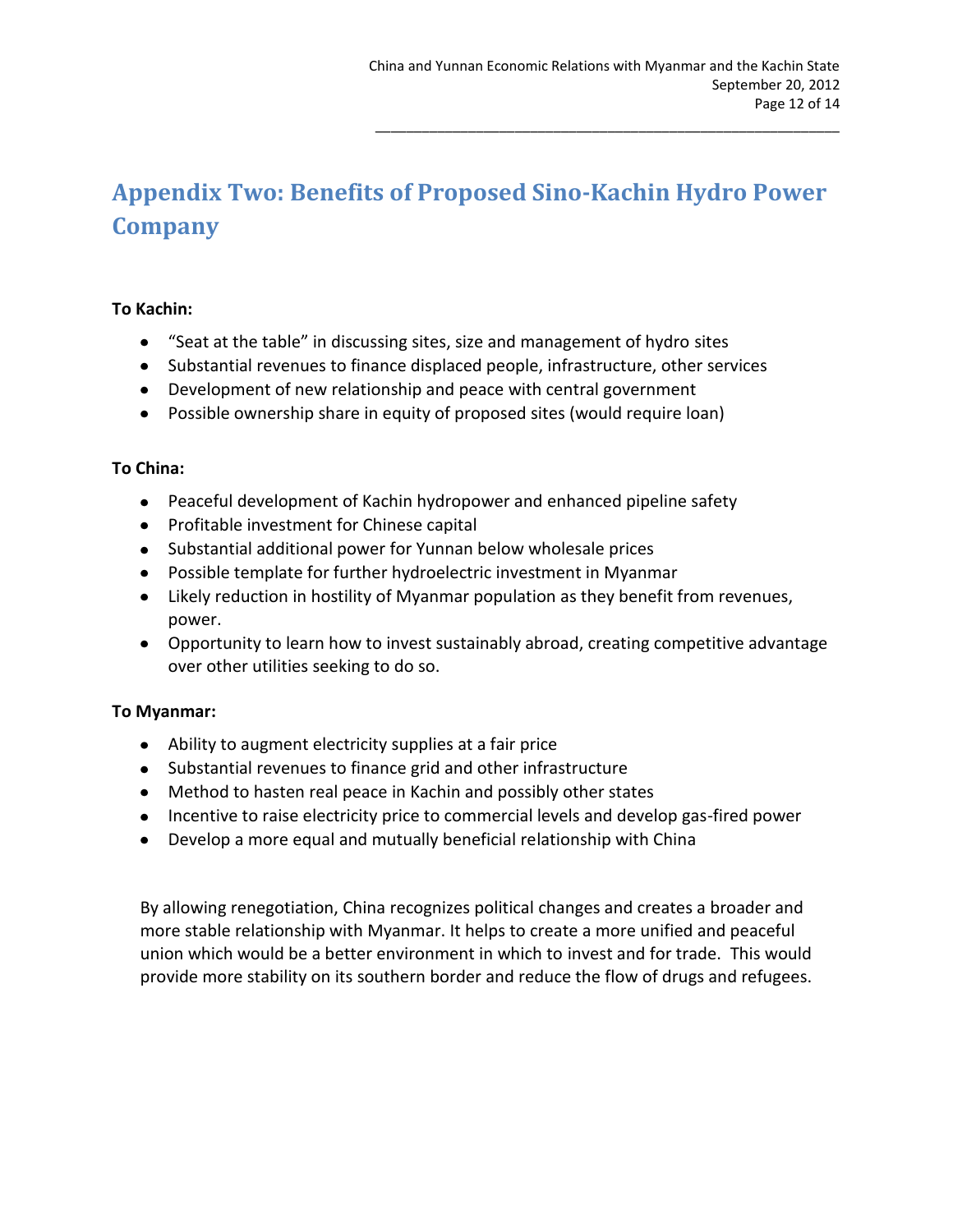

# <span id="page-12-0"></span>**Appendix Three: Map of Planned Irrawaddy/N'Mai/Mali Dams**